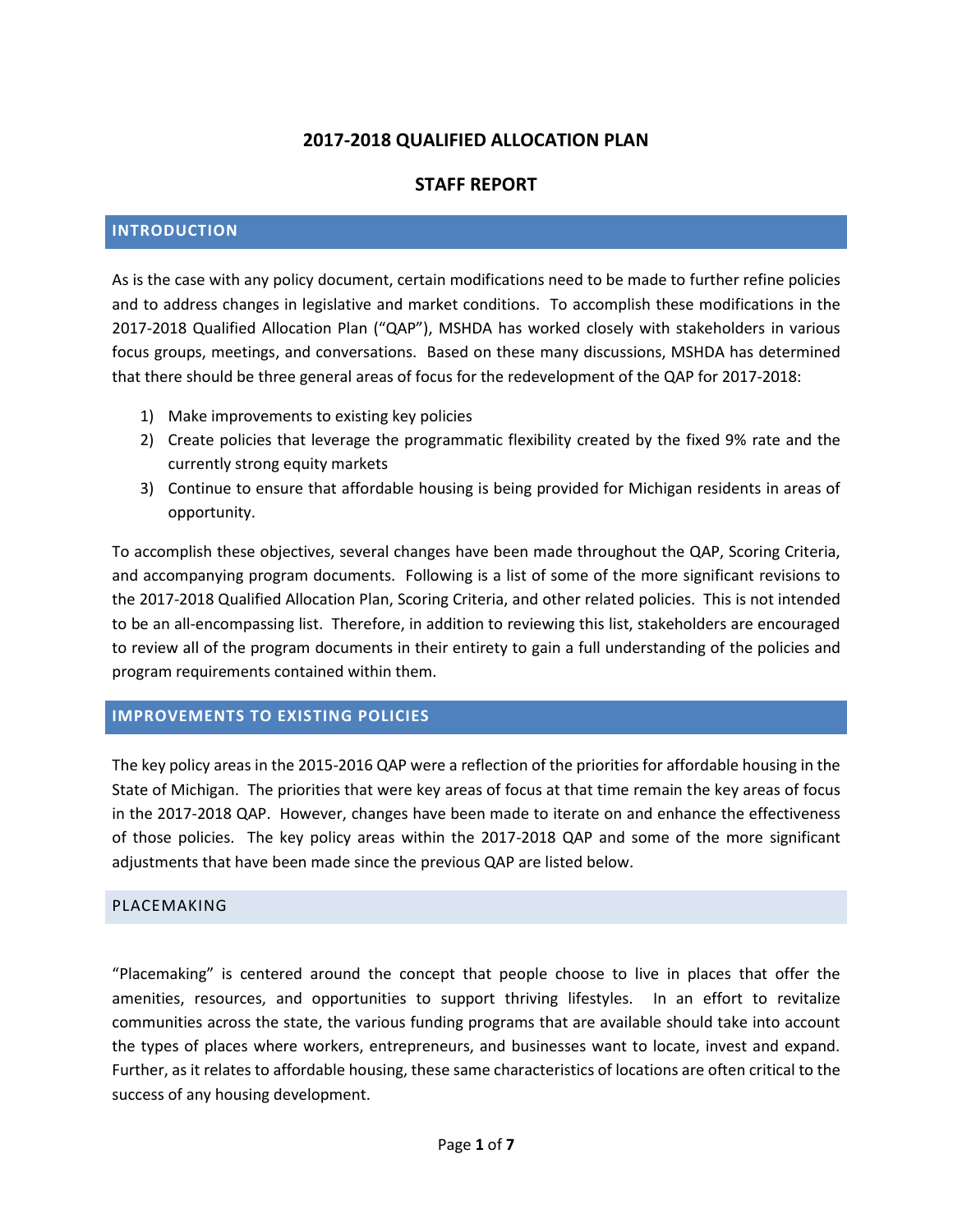The previous QAP contained much of the place-based criteria that is involved in strategic placemaking. In the 2017-2018 QAP, further improvements in this area were needed. Some of the more significant modifications are as follows:

# Location-Based Points

Location is one of the primary components of placemaking. Because of this, the 2017-2018 QAP Scoring Criteria continues to place heavy weight on a project's location as was the case in the prior QAP. As one component of assessing the strength of a project's location, the competitive scoring criteria will continue to use a project's Walk Score, and will continue to give priority to those locations that are in close proximity to transportation. Adjustments to these criteria have been made to better notify Applicants of the ability they have to engage in the process of determining a project's accurate Walk Score as well as to give Applicants a better understanding of what may or may not qualify for transportation points.

# Developments near an Employment Center

Not only are there many areas throughout the state that provide strong, walkable locations for affordable housing, but there are also many benefits from locating developments in areas that are proximate to employment centers. Doing so provides residents with access to potential employment that otherwise may not be available in certain areas and a potential added stability for the local economy. Additionally, these institutions often provide ancillary amenities within a neighborhood that can also create significant benefits for residents. With that in mind, an item has been added to the scoring criteria that prioritizes areas that are near an employer with a significant amount of full-time, year-round employment in one location.

# Affordable/Market Rent Differential

The availability of affordable housing units provide a significant benefit in housing markets where the actual cost to rent market-rate units far exceeds the ability lower income tenants have to pay those market rents. These are areas where there is a demonstrated need for affordable units due to the fact that the rents that can be charged by the LIHTC program can be significantly less than the units that are otherwise available in these kinds of housing markets. The 2017-2018 QAP creates a scoring incentive for developments that are located in areas where the market-rate rent of unassisted units is at least 20% higher than the 60% AMI LIHTC rents on comparable units.

# PREVIOUS EXPERIENCE OF GP/MEMBER

Previous experience continues to be a significant factor in determining with whom investors should invest their resources. With that in mind, the 2017-2018 QAP continues to place a strong focus on ensuring that the state's most valuable affordable housing resource is allocated to experienced owners who will put it to use in an efficient and expeditious manner.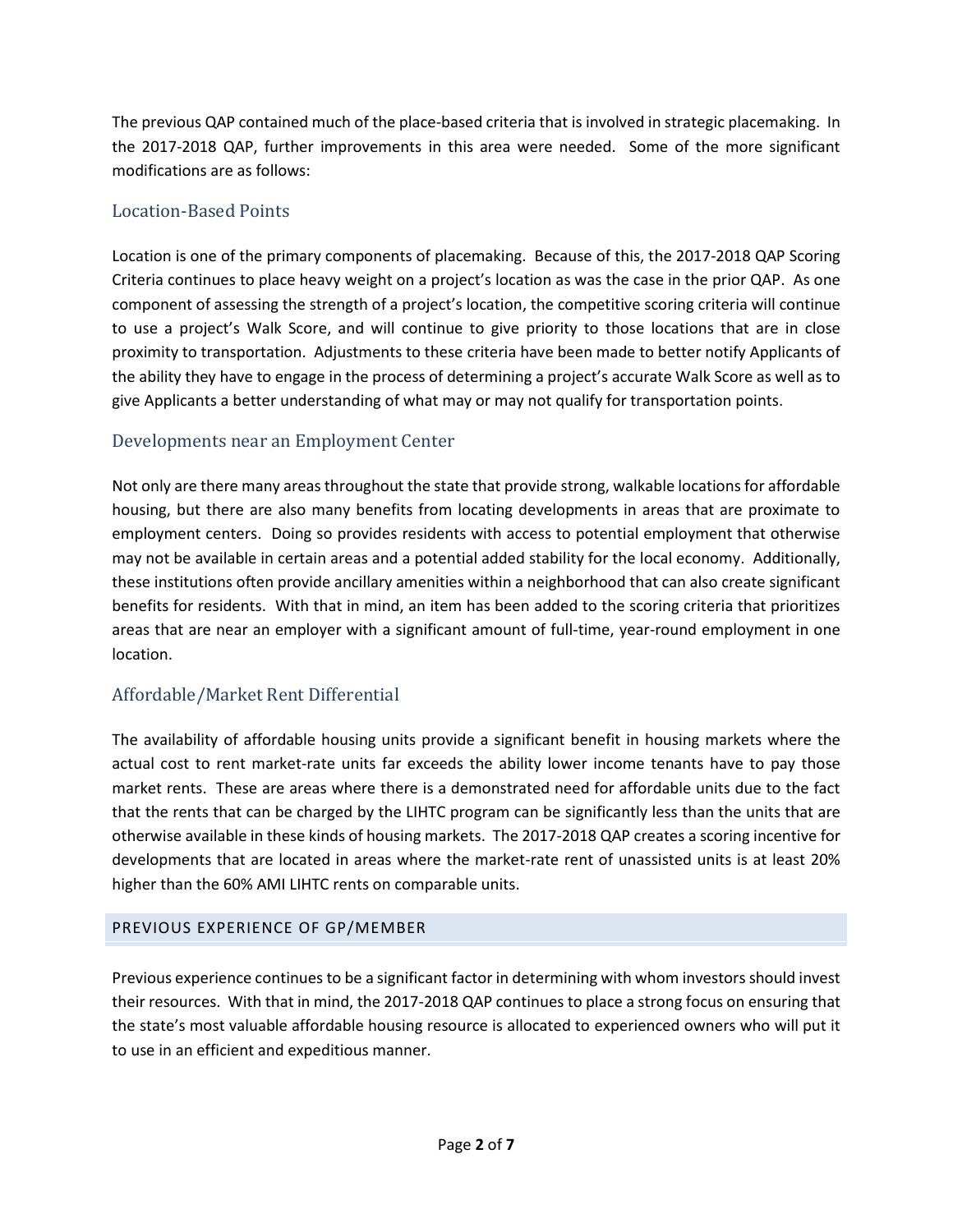This is an area of the QAP that has historically been frequently iterated on and has been an area of interest for many stakeholders. After a significant amount of discussion with Michigan's affordable housing development community, the 2017-2018 QAP reflects an understanding that prior experience with all affordable housing programs, where previous rental developments were successfully completed that are similar in scope and complexity to the LIHTC program, should count as a part of an owner's prior experience. Owners will now be able to count the experience gained using other programs toward their overall experience scoring assessment, where previously only LIHTC experience was considered as part of the analysis.

# COST REASONABLENESS & CREDIT EFFICIENCY

Nationally, an effort to contain costs has been a recent significant policy objective to ensure that the resources available to produce affordable housing are being used efficiently. A good cost reasonableness policy should strike a balance between keeping applicants conscious of the goal of cost-effectiveness, while also keeping general real estate principles in tact that seek to ensure that developments are built to last in a quality manner. With this in mind, the cost reasonableness policy within the QAP has been revamped to meet those goals, but at the same time, allows other important QAP policy objectives to be meaningful in the award process. The cost reasonableness and credit efficiency policy within the 2017- 2018 QAP has been enhanced in a few ways.

First, to allow the safe harbor metrics to be more in line with current costs by factoring in the use of inflation data from national cost indices, as opposed to simply relying on historical data that may be outdated. Second, the 2017-2018 QAP iterates on that policy by limiting the amount of penalty any one project can receive for having higher costs, but also establishes an upper cost limit in the QAP to prevent those very high cost outlier projects from being funded. This revised policy allows higher cost projects to compete, but only to the extent that they can meet a significant amount of other QAP objectives that would essentially outweigh the higher costs of completing the project.

Finally, a new element of the cost reasonableness policy within the 2017-2018 QAP rests in placing arguably the most significant penalty in the hands of the applicant. Applicants that experience significant increases in total development costs prior to closing and beginning construction will be given the option to either (1) continue forward with their project, but be penalized in future funding rounds, or (2) return the credit and be free and clear of future penalty. A similar assessment will be conducted upon project completion. This new policy will encourage developers to be mindful when assembling their development cost budget for their initial application to avoid being forced to decide between future penalty or returning the credits on their project.

# GREEN POLICY

One of the significant policy goals that the QAP has held over the recent previous years is the encouragement of healthy, green, and sustainable building practices. MSHDA continues to believe that connecting to national green standards allows the QAP to rely on proven systems that are current and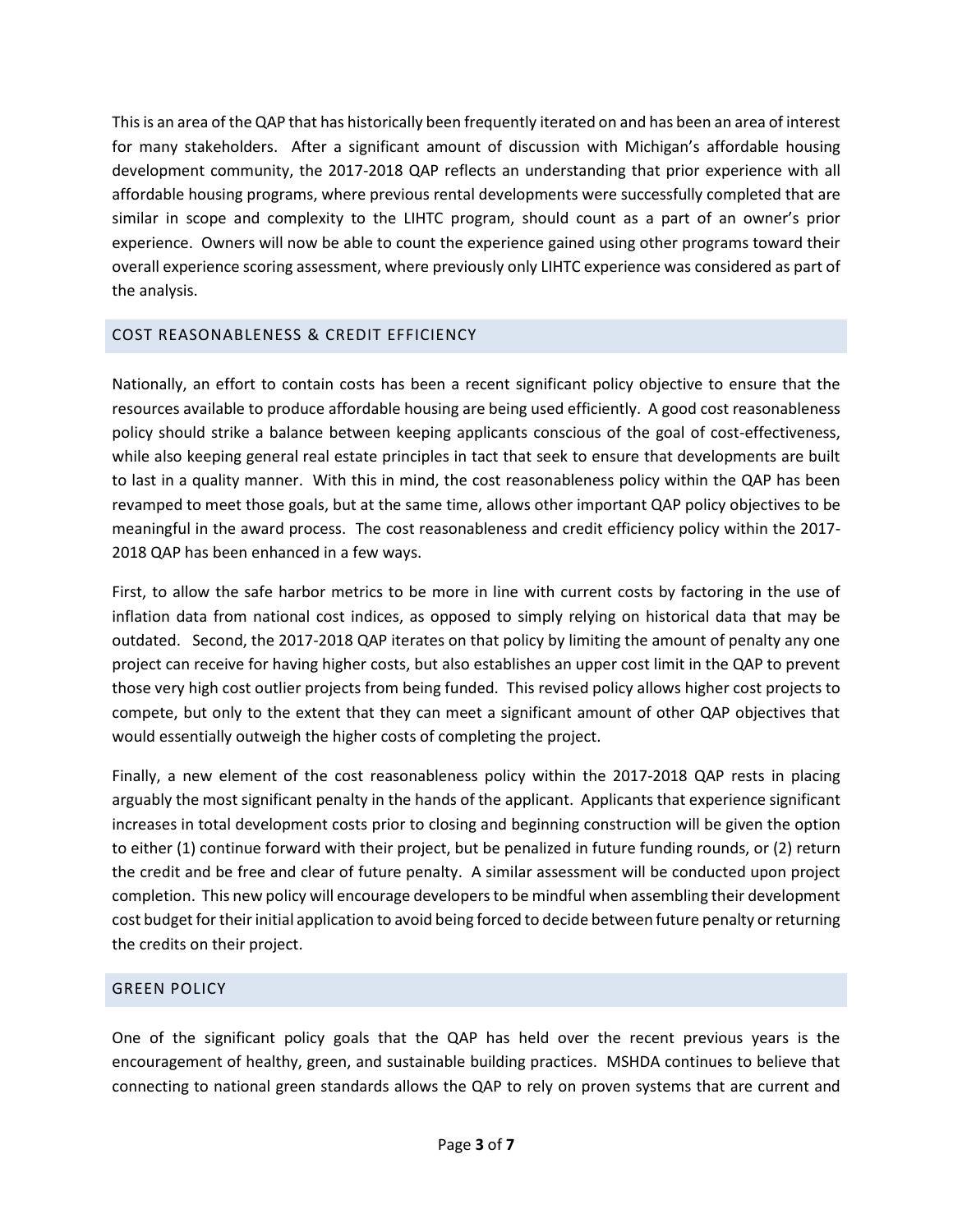verifiable to deliver good results. As more green building standards become available for developments to utilize, it stands to reason that the policy will evolve to allow for connection to those standards. In the 2017-2018 QAP, the Home Innovations Lab National Green Building Standard has been added to the list of available national green standards that Applicants can utilize to achieve green policy objectives.

#### PERMANENT SUPPORTIVE HOUSING

Permanent Supportive Housing has and continues to be a high priority for MSHDA as an agency and specifically within the QAP. Permanent Supportive Housing requires a tremendous amount of successful coordination and collaboration between agencies, companies, and resources for it to be successful. Enhancements have been made throughout the Permanent Supportive Housing criteria to better focus developments in areas having the greatest need, those tenant populations having a great need, to provide for a higher level of financing commitments from other funding sources, and to adjust criteria that measures prior successful PSH outcomes of the development team.

# MSHDA GAP FINANCING PROGRAM LEVEL 1 REVIEW

After four funding rounds of the MSHDA Gap Financing Program Level 1 Review process being applied to potential 9% LIHTC preservation projects, MSHDA has gained valuable insight into certain improvements that can be made. The 2017-2018 QAP implements some enhancements to (1) reduce the scope of projects that now need to undergo this Level 1 Review and (2) to provide some further clarification to applicants regarding MSHDA's administration of the process. In the 2017-2018 QAP, developments that are 49 units or less and that are financed by the United State Department of Agriculture Rural Development will not be required to submit an application for the Level 1 Review prior to submitting under the 9% Preservation Category. Due to various inherent project characteristics, developments of this type and size have found it very difficult to be competitive under the MSHDA Gap Financing Program and are therefore being exempted from the Level 1 Review process to alleviate some of the administrative time involved for MSHDA and developers alike. Additionally, some clarifications have been provided related to what would typically be considered to be a competitive application for the Gap Financing Program, and to identify which areas of the application must stay materially the same between submissions.

# DEVELOPMENT FEE

As identified throughout the QAP and various program documents, a key priority for MSHDA is ensuring that the resources available are being used as efficiently as possible. One of ways the QAP attempts to accomplish that goal is by trying to direct projects that can be completed with 4% credit to use the available 4% credit program, instead of applying for the more valuable and more limited 9% credit. In that context, and as an additional way to incentivize developers to use the 4% credit program where possible, MSHDA has modified the allowable development fee on projects being funded with tax-exempt bonds and 4% LIHTC. As opposed to having a maximum of \$2,100,000 that could previously be earned on these transactions, the maximum allowable development fee will now simply be limited to a calculation of 7.5% of acquisition costs and reserves, plus 15% (or 20% for projects of 49 units or fewer) of all other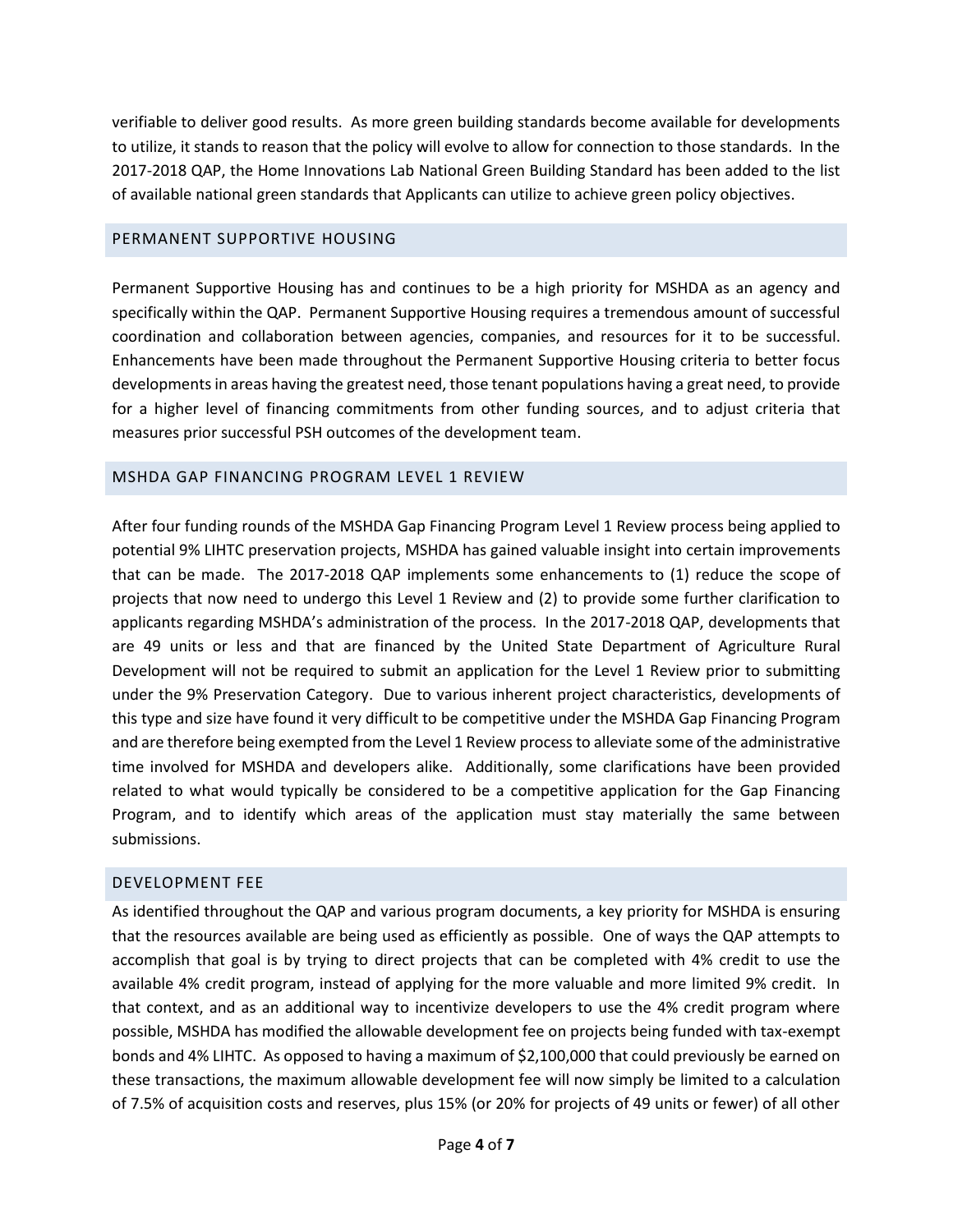project costs. It is worth noting that tax-exempt bond financed projects seeking gap financing from MSHDA will be eligible to receive a maximum developer fee based on the calculations above. However, for purposes of sizing the amount of gap financing that the project is eligible to receive, the maximum developer fee will be based on the lesser of the applicable calculation outlined above or \$2,100,000.

### RURAL COMMUNITIES LIST

After a significant amount of discussion with development community stakeholders, it became clear that some modifications were needed to the list of rural locations that qualify under Michigan's statutory QAP rural set-aside. The 2017-2018 QAP contains a revised list of communities that is more reflective of the communities that are characteristically rural within the state.

# SECTION 811 PROGRAM

MSHDA was fortunate to recently receive a significant amount of subsidy in the form of HUD Section 811 Rental Assistance that it will be responsible for administering. The intent of the Section 811 Rental Assistance is to allow persons with disabilities to live as independently as possible in an integrated setting. The LIHTC program is the largest generator of affordable housing within the state and creating a link between the HUD Section 811 Program and the QAP is necessary to ensure efficient use of resources. With that in mind, projects will be eligible to apply for HUD Section 811 Rental Assistance and, if selected, will be eligible for points in the 2017-2018 QAP for having Project-Based Rental Assistance. This is a limited opportunity to utilize vouchers and have access to points that many projects previously did not have access to.

# **LEVERAGING PROGRAMMATIC FLEXIBILITY**

The LIHTC program is currently in a unique position not only in the state of Michigan, but also nationwide. The combination of a healthy market for LIHTC equity investment and legislative changes that have taken place to modify the LIHTC program has given the LIHTC program the ability to be even more transformative than it historically has been. The blend of these characteristics creates some unique opportunities, but also creates the need to ensure appropriate parameters are in place to maintain the efficiency of the program. With that in mind, below are some areas where the 2017-2018 QAP has been modified to achieve new policy objectives with the available resources, while also making sure credit is being allocated efficiently.

# MIXED INCOME DEVELOPMENT

Historically, the QAP has given some priority to mixed-income developments consisting of a mix of affordable units and market-rate units. The benefits that this structure of housing creates are numerous. However, there are significant challenges to creating mixed-income housing, largely associated with securing the necessary funding to allow a mixed-income project to be viable. The combination of healthy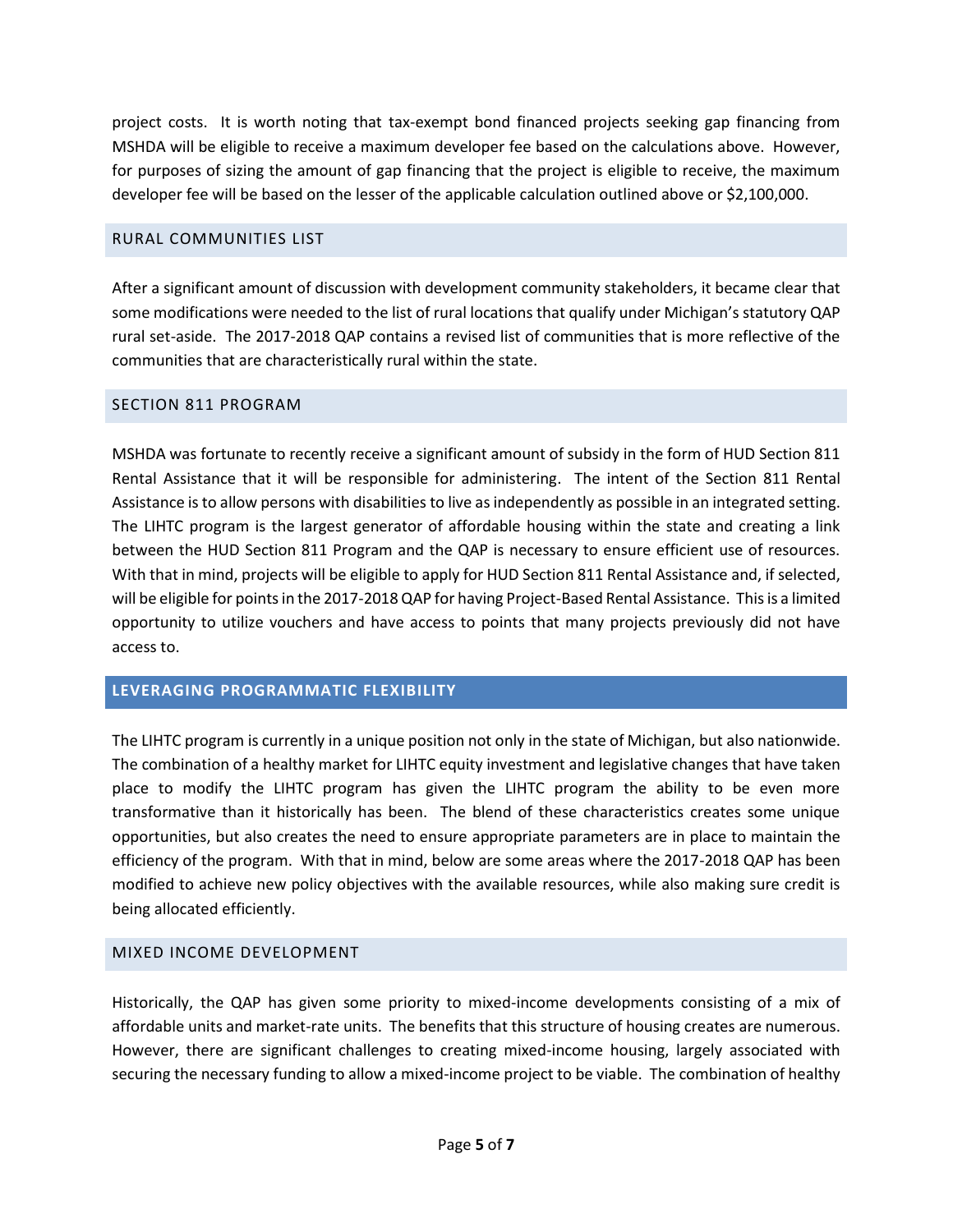equity markets and the fixed 9% credit rate creates a foundation for mixed-income development to be possible if located in the right areas.

The 2017-2018 QAP expands on the mixed-income concept by allowing projects to earn varying levels of points for having units reserved for market-rate tenants. However, due to the challenges of structuring a financially feasible mixed-income project, the QAP requires projects to be in an area that has true market rents (see Affordable/Market Rent Differential section above) to be able to earn points for having a greater number of units targeted for market-rate tenants. Doing this aligns the incentives within the 2017- 2018 QAP to ensure that developments that are devoting a significant amount of their units for marketrate purposes will be located in areas where market-rents are significantly higher than the affordable rents and make a significant contribution to the financial viability of the mixed-income development. This policy also creates a substantial benefit for creating or preserving integrated housing.

# APPLICATION OF BASIS BOOST

Since 2008, the basis boost has been expanded in the LIHTC program to allow states to use the basis boost as a way of achieving specific policy objectives and as an additional tool to help make project financially viable. The 2017-2018 QAP continues to utilize the basis boost to incentivize various project characteristics, but with some modifications based on current market conditions.

The combination of healthy LIHTC equity markets and the fixed 9% credit rate has allowed for a significant amount of funding to be available to projects that previously was unavailable. As discussed above, this creates a valuable opportunity to incentivize policy goals that previously were unattainable; however, it also creates the challenge of continuing to ensure that the LIHTC resources are allocated efficiently. To accomplish that, the 2017-2018 QAP lowers the maximum basis boost that any 9% LIHTC project can receive to up to 10% for some projects and up to 20% for other projects. In the current market, a 10% basis boost is approximately equivalent to a 30% basis boost prior to the 9% credit rate being fixed and, therefore, will be more widely available. The 20% basis boost is being reserved for only those projects that have certain unique characteristics and that may need the additional credit to be feasible (e.g. historic rehabilitation projects, mixed income projects, projects targeting lower income levels). In doing this, the 2017-2018 QAP strikes an appropriate balance between using the basis boost to achieve desirable policy objectives while also placing a clear focus on overall resource efficiency.

# PROJECT FEASIBILITY

Since the previous QAP was approved, changes within the equity market and the tax credit program, as previously discussed, has allowed the program to be very versatile and valuable to the creation of affordable housing. With that in mind, the 2017-2018 QAP contains policies that recognize this great opportunity while also recognizing the increased need to ensure program efficiency. Along those lines, the 2017-2018 highlights the fact that applicants will continue to be held to the same standards as has previously been the case related to ensuring that developments only are allocated a level of LIHTC resources that is enough to make the development financially feasible. To achieve this, it will require